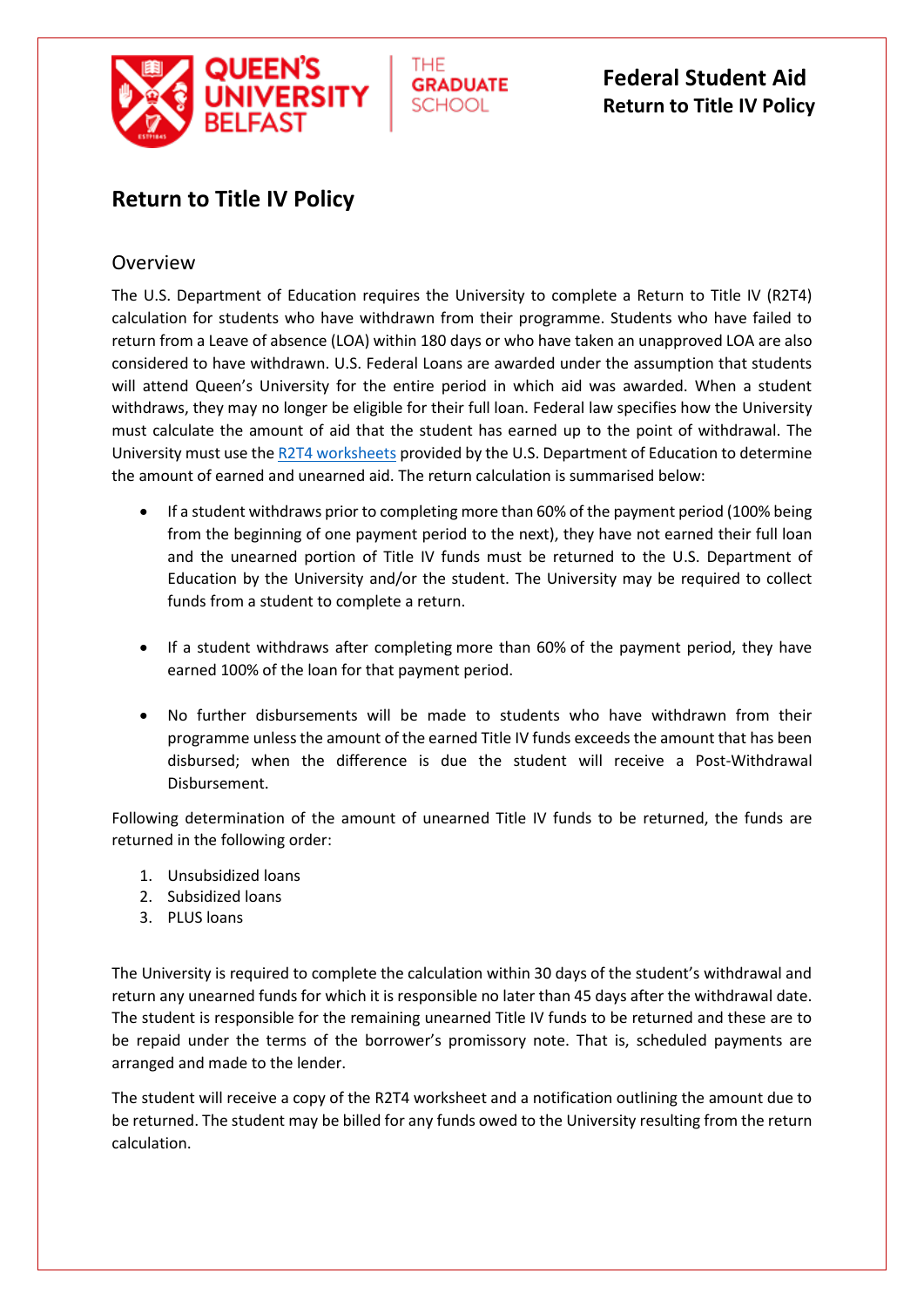

#### THF. **GRADUATE SCHOOL**

# **Federal Student Aid Return to Title IV Policy**

# The withdrawal date

*Official Withdrawal:* The withdrawal date is the date confirmed on the official withdrawal form or the Tier 4 absence notification form. This is the last date of attendance as identified by the University.

*Unofficial withdrawal:* Where the student has not provided notice, the withdrawal date used will be the last date of attendance at an academically related activity recorded by the school. Students failing to return from a LOA within 180 days will have their withdrawal date backdated to the first day of their LOA.

#### Exchange Rate and Tuition

The exchange rate used within the Return of Title IV Funds worksheet to calculate tuition will be the same exchange rate used in the cost of attendance.

The amount of tuition used within the calculation is the amount assessed for that entire payment period, before any adjustments have been made (e.g. resulting from the University's refund policy after withdrawal).

Payment periods 2020-21 (example for PGT student in the faculty of Arts, Humanities and Social Sciences and Medicine, Health and Life Sciences)

| <b>Semester</b> | <b>Payment Period</b>          | <b>Total Study Days</b> | 60% date                             |
|-----------------|--------------------------------|-------------------------|--------------------------------------|
| Autumn 2020     | 21/09/2020-24/01/2021          | 103                     | 20 Nov 2020                          |
|                 |                                |                         |                                      |
|                 | Total Calendar Days: 126       |                         |                                      |
|                 | Total Non-study days: 23       |                         |                                      |
|                 |                                |                         |                                      |
|                 | 21 Dec - 11 Jan: 23 days       |                         |                                      |
| Spring 2021     | 25/01/2021-06/06/2021          | 110                     | 31 Mar 2020                          |
|                 |                                |                         | (Brought forward to 26 <sup>th</sup> |
|                 | Total Calendar Days: 133       |                         | March due to holiday)                |
|                 | Total Non-study days: 23       |                         |                                      |
|                 |                                |                         |                                      |
|                 | 29 Mar - 18 Apr: 23 days       |                         |                                      |
| Summer 2021     | 07/06/2021-10/09/2021          | 96                      | 03 Aug 2020                          |
|                 |                                |                         |                                      |
|                 | <b>Total Calendar Days: 96</b> |                         |                                      |
|                 |                                |                         |                                      |
|                 | Total Non-study days: 0        |                         |                                      |